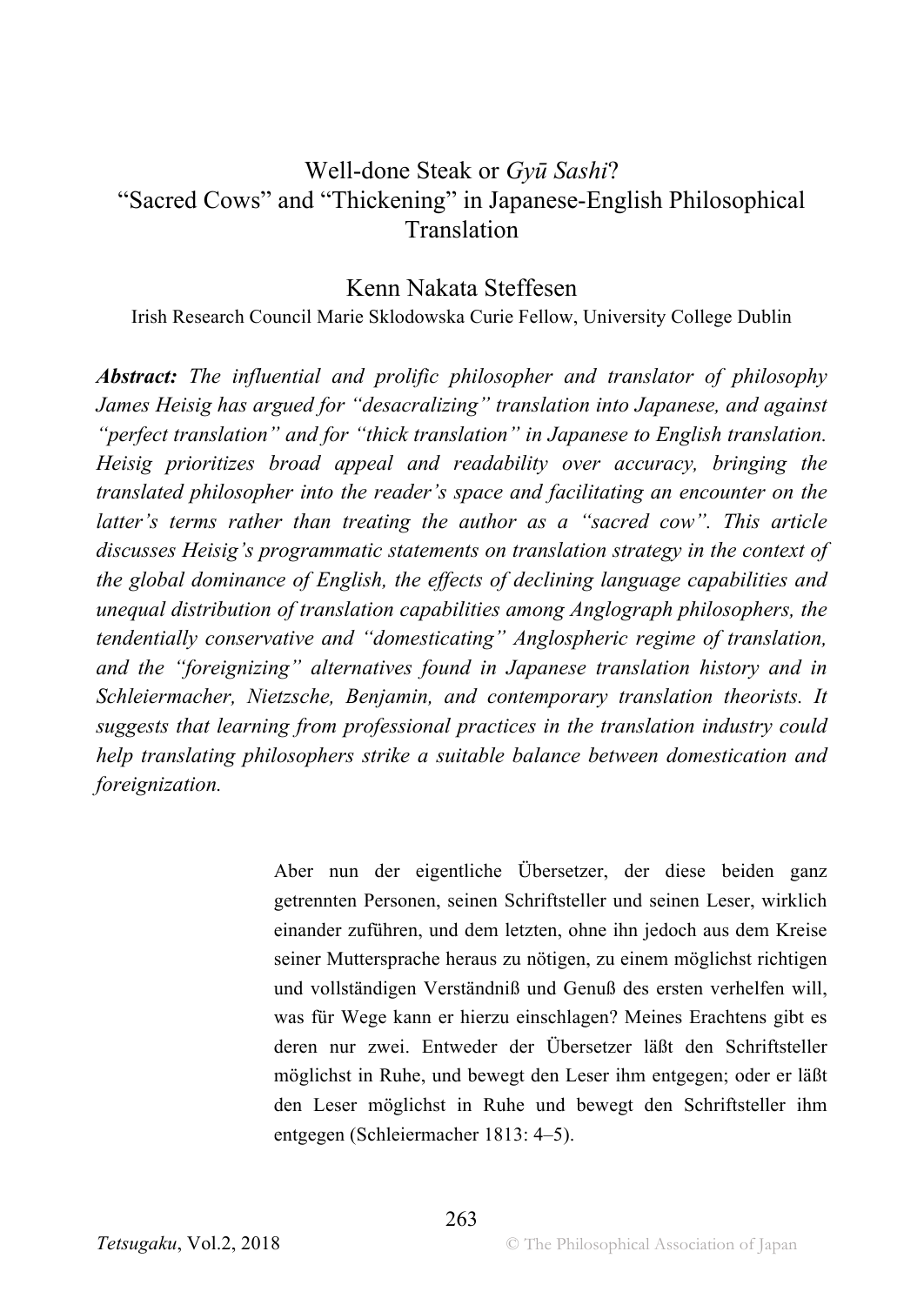The study of Japanese philosophy abroad has blossomed in recent years and translation plays a critical role in making the ideas of Japanese thinkers available. New journals and book series have been launched, conferences held by the Japanese philosophy associations are well attended, there have been major translation projects, such as Heisig, Kasulis & Maraldo's monumental sourcebook (Heisig et al. eds. 2011), and handbooks of Japanese philosophy have appeared (Davis ed. 2014; Yusa ed. 2017). Japanese philosophy appears to be flourishing internationally, yet the Philosophical Association of Japan launched this journal voicing fears for the future of philosophy. While Japanese philosophy is thriving abroad, there is a sense that academic philosophy in Japan is under existential threat from outside academia, or that it "feeds off itself, as if in the effort to grow as small as possible and eventually disappear" (Katō 2015; Heisig 2003:  $46$ ).<sup>1</sup> In contrast, others hold that Japan is in the midst of an "age of philosophy" 哲学の時代 and in the throes of a "philosophy boom" where "many people are now interested in philosophy" いま多くの人が哲 学に関心を抱いている (Bunshun Online 2017; Okamoto 2016).<sup>2</sup>

Whatever one makes of the state of Japanese philosophy in the world and of philosophy in Japan, translation of the texts that are the mainstay of philosophical debate is a key aspect shaping the study of Japanese philosophy abroad. This article therefore contextually discusses two programmatic statements by James Heisig about translation strategy (Heisig 2003; 2010). Where Heisig works firmly within the hegemonic, domesticating, Anglospheric "regime of translation" (Sakai 2006), the article considers the subaltern counter-tradition of foreignization elaborated by Schleiermacher, Nietzsche, Benjamin, Berman, and Venuti as an alternative approach practiced more in Japan, and suggests that valuable lessons may be learnt from professional translators.

## **1. Translating philosophy in an "Anglobalizing" world**

 <sup>1</sup> The background to Katō's concern was the controversy surrounding MEXT's ambiguous June 2015 statements, which suggested mass closure of social science and humanities departments. This caused an international "tsunami in a yunomi" or media storm in a teacup when mistranslated reports were picked up by the foreign media, leading the Ministry to issue a clarifying statement in English. (See Steffensen 2015 and Aoki 2017).

 $2$  An indication of the popular interest in philosophy is the fact that one can pick up philosophy dictionaries, introductions to Nietzsche, or primers on logic in convenience stores and from vending machines in train stations.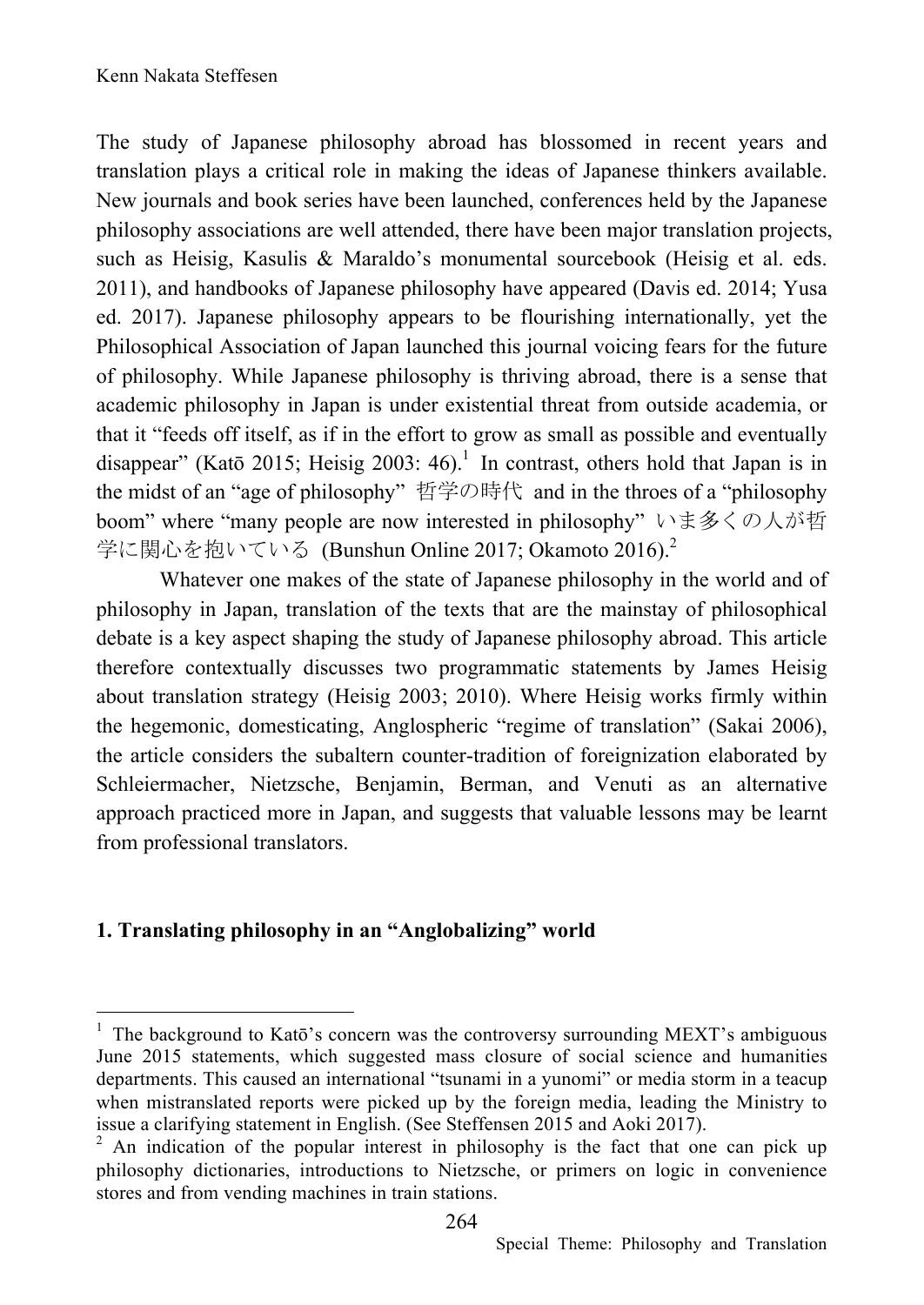Philosophy in the Anglosphere is among the least sociologically and intellectually diverse humanities disciplines; philosophers tend to be disproportionately white, male, and socio-economically privileged, with a conception of philosophy as exclusively "derived from Europe and the English-speaking world" (Garfield & van Norden 2016). Its ethnocentric conservatism, claims to universality, and blindness to changing, demographic, economic and political realities is reminiscent of the blinkered "cultural hubris" of the decaying Qing empire (Basu 2014: 937). The current flowering of Japanese philosophy is thus taking place on the margins of a discipline that is skeptical if not downright hostile to non-Western thought, not unlike the "anti-Westernism" that accompanied the collapse of the traditional East Asian order (Wakabayashi 1992). The out-of-touch mandarins today are not Neo-Confucians but the inhabitants of the increasingly detached dreaming spires of seats of Western learning. As a result, scholars of Japanese philosophy often ply their trade in area studies and religious studies departments, and this colors what is considered Japanese philosophy and what is translated (Steffensen 2017: 69).

Western specialists in Japanese philosophy have overwhelmingly focused on Buddhism in its "religious and soteriological aspects" (Parkes 1997: 307). A tendency towards Orientalism, exoticism and "systematically overestimating the role of religion" in the non-West (Sen 2005: 69) reproduces itself through translation. The selection of texts thus plays a crucial role in constituting "Japanese philosophy" as generally synonymous with Buddhist philosophy. As Steven Bein sums it up: "Of all the many volumes of nineteenth and twentieth century Japanese philosophy, almost everything to reach Western audiences is Buddhist philosophy" (Bein 2017: 207).

The gatekeeping and boundary-maintaining role of the leading translators is all the more important in the context of what might be called "Anglobalization". Globalization is more complex than "the spreading economic and military might of the US" (Jameson 2000: 50), but two centuries of British and American hegemony have made English the first global lingua franca now used by more non-native than native speakers. Outside the Anglosphere, English has come to dominate at the expense of other languages, and inside it fewer academics read in languages other than their native tongue. A few decades ago, the average European undergraduate had a functional knowledge of classical and modern European languages. In Japan, unmediated reading is still considered a hallmark of expertise, but students in continental Europe today will often read Kant, Hegel or Foucault in English translation supported by English-language secondary literature. The distance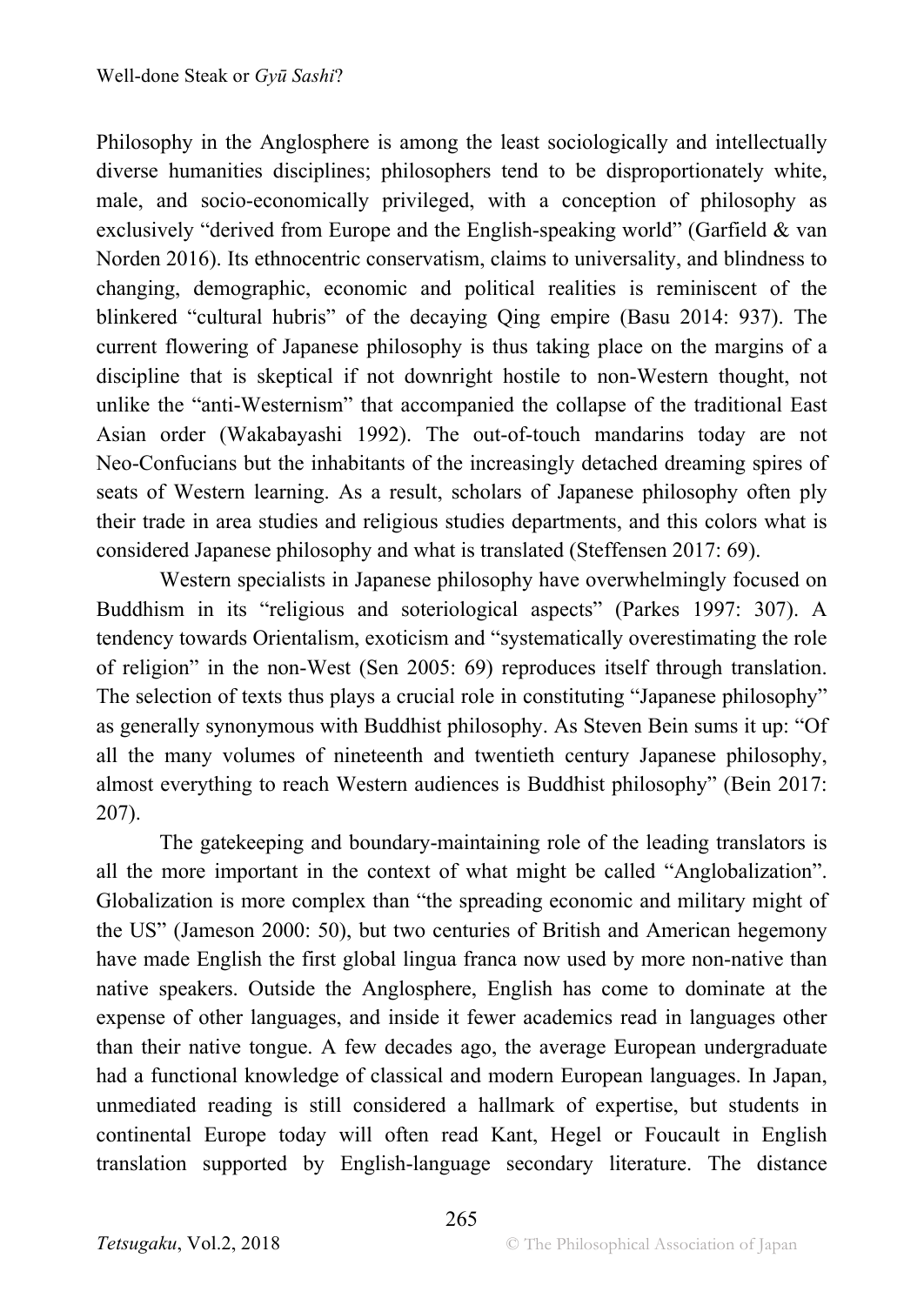becomes even greater when students or academics take an interest in East Asian philosophy, where independent reading ability is scarcer, the corpus of translations much less complete and, arguably, slanted to channel them in certain conservative directions. Research therefore often remains derivative and reliant on translation by a few figures, whose linguistic and hence interpretive authority the readers are ill-equipped to query. $3$ 

While the global spread of English and decline in foreign language abilities in the Anglosphere has led to linguistic homogenization and narrowing of horizons, there is also a sense that philosophy should reflect and reflect upon the cultural plurality that surrounds it. This means broadening the scope beyond the Greek-Roman and Western European traditions to include Islamic and non-Western thought. There are good reasons for philosophy to become more pluralistic and inclusive, just as it is for it to address its gender imbalance. As Foucault remarked: "should there be a philosophy of the future, it will be born outside of Europe, or as a result of encounters and impacts between Europe and non-Europe" (Foucault 1994:  $623$ ).<sup>4</sup>

The ideal where all can read original sources is unrealistic, and limiting ourselves to the languages we can read is restrictive. It is therefore, as Michiko Yusa has phrased it, an "inevitable fact that we are all indebted to translations", but there is also a "necessity of learning the language in which the text is written". This is not only for epistemic, but also for ethical and political reasons; engagement and encounter on as equal terms as possible requires reciprocity and linguistic competence equal to that of generations of Japanese scholars for whom mastery of European languages and intellectual idioms has been the norm for over a century and a half. For Yusa, there is a hierarchy of Japanese proficiency, going from a "passive" ability to compare original and translation over an ability "to read the text accurately, even if one is not able to converse in the target language" to a level of fluency where "one can read, speak, listen, think, and write in it and translate it into another language" (Yusa 2017: 16).

<sup>&</sup>lt;sup>3</sup> Relatively fewer Anglophone philosophers writing on Japanese philosophy seem able to read Japanese than e.g. historians, ethnographers, political scientists, and literary scholars specialising in Japan. It is thus much more common to see doctorates in philosophy based entirely on translated sources than in most neighbouring disciplines.

<sup>&</sup>lt;sup>4</sup> "Si une philosophie de l'avenir existe, elle doit naître en dehors de l'Europe ou bien elle doit naître en conséquence de rencontres et de percussions entre l'Europe et la non-Europe". Apart from making the pronouncement, Foucault's understanding remained abstract and superficial, with Japan as a disorientating "enigma" (Lazreg 2017: 216).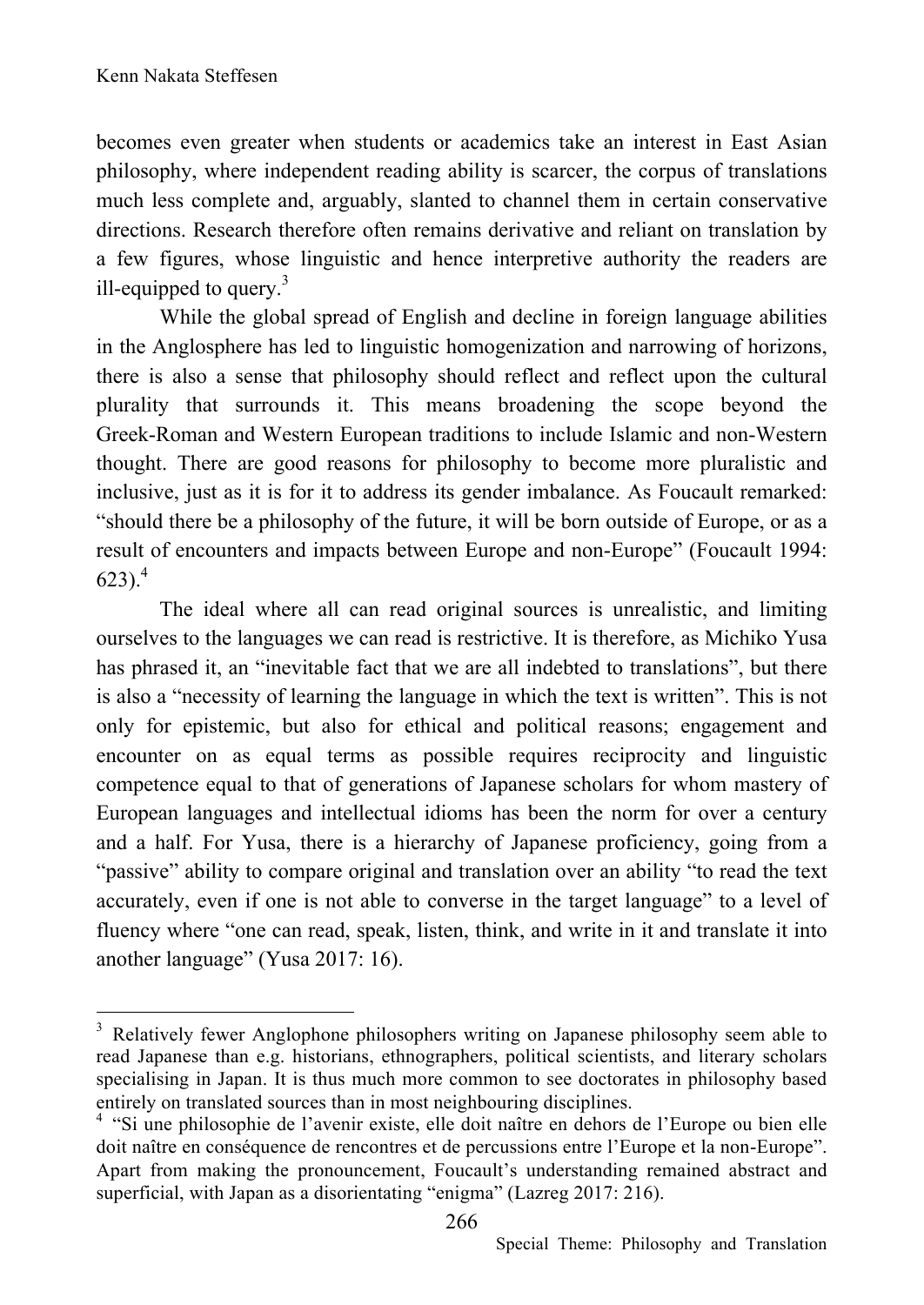Translation into Japanese is justified even when reading proficiency in European languages is widespread, and there is a need for good translations into English of philosophy written in Japanese. The question becomes what constitutes good translation in philosophy and by which procedures we can ensure that such translations are produced. The current distribution of language skills within the Anglograph Japanese philosophy community creates a dependency on a few authority figures and a conservative bias towards reproducing their intellectual agenda and de facto equation of Japanese philosophy with Buddhist philosophy.

#### **2. Desacralization, imperfection and how to serve the meat of a sacred cow**

James Heisig is greatest living Anglophone scholar of the Kyoto School building on the tradition founded by his predecessors at the Nanzan Institute for Religion and Culture. He is also a prolific translator into English and pivotal in the further transmission of Japanese philosophy into Spanish.<sup>5</sup> Heisig is not only an eminent theologian, philosopher, and translator; he has also reflected theoretically on how to translate philosophical texts. In one article, he argues for "desacralizing" translation, in another he sets out the "case against perfect translations" (Heisig 2003; 2010).

There is much of value that most translators will agree with in Heisig's considerations. In "Desacralizing Philosophical Translation" he paints a picture of an academic establishment in Japan that is divorced from wider societal discourse and becoming irrelevant through excessive specialization and elitism. According to

<sup>&</sup>lt;sup>5</sup> In addition to Japanese and several other European languages, Heisig is fluent in Spanish and has authored several works since 1976 in the language of Cervantes. Spanish translations often follow on from previous English translations, e.g. Raquel Bouso García's translation of Jan van Bragt's translation of Nishitani's *Shūkyō to wa nani ka* 宗教とは何 か as *La religión y la nada*. Bouso has also translated Heisig, Robert Carter and Thomas Kasulis into Spanish and a Spanish-language version of Heisig, Kasulis and Maraldo's sourcebook. Perhaps more than any other of the major Western language communities, the Spanish-speaking world is dependent on English-language scholarship and on English as an intermediary pivot language. Judging by the critical reception (e.g. Vallverdu 2017), this is largely considered unproblematic and Heisig and Bouso, indeed, defended translation via English when the book was launched at Casa Asia. With some exceptions such as Agustín Jacinto Zavala much Spanish research is based on translations of translations with the inevitable risk of a "Chinese whispers" effect. The risk is particularly pronounced when translating books like Carter's, which is based solely on English-language sources. This risk is much less pronounced among German and French-speaking scholars, where Japanese literacy is more widespread.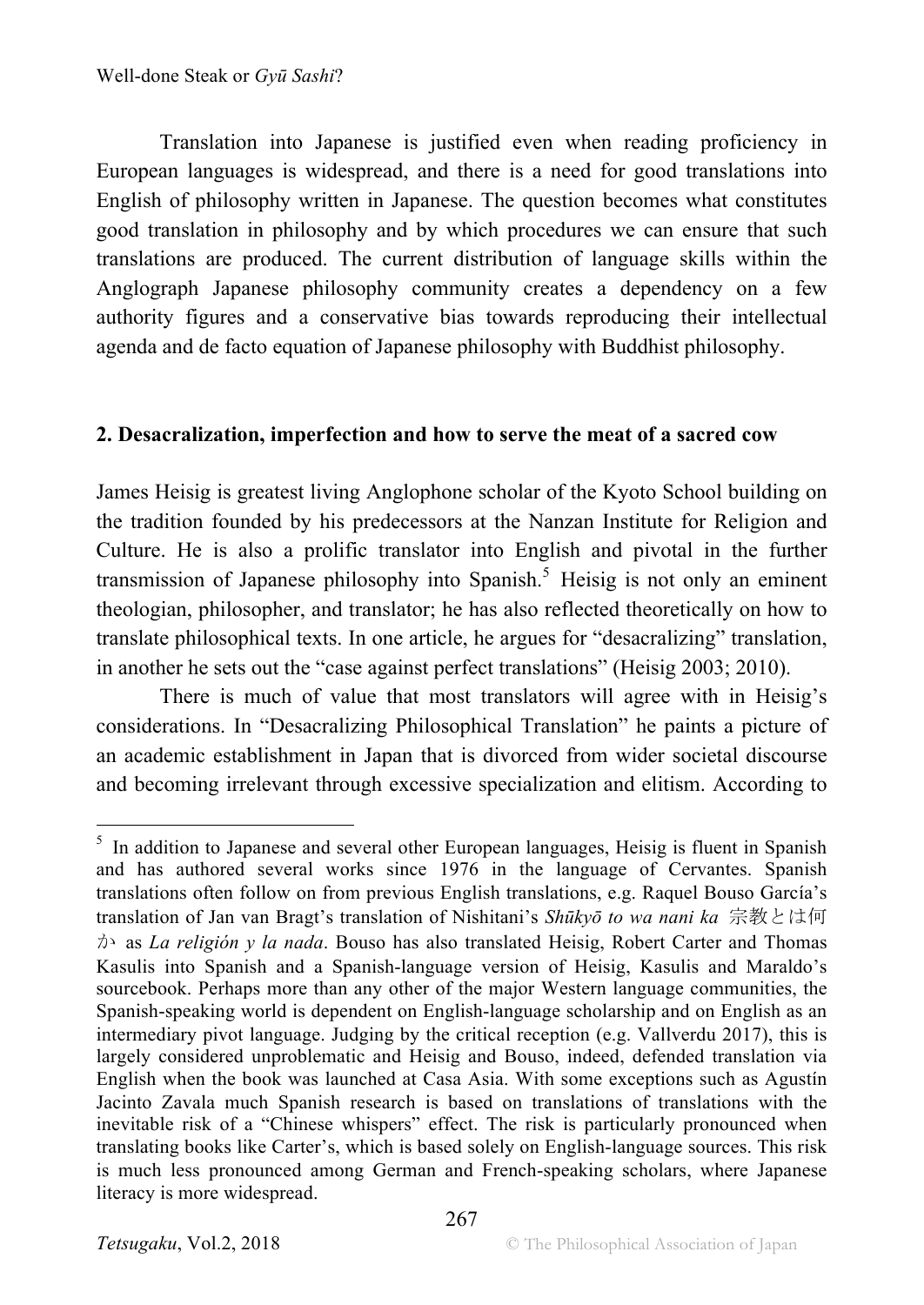Heisig, an important reason is that philosophical texts are not translated "to be widely read". For him, translation should spread the word as widely as possible, and translators should be freed from constraints. Accuracy and loyalty to the author's voice take second place:

I would like to argue the case for a radical liberalization of the standards of philosophical translation in Japan. It is time great numbers of aspiring philosophers were set free to err on the side of creativity and rhetorical elegance, which have been longstanding victims of the largely tacit but powerful assumptions regarding translation. The step is an audacious one only because it is unfamiliar. Once taken, however, I am convinced that it will help to free the thinking of the young generation of philosophical minds who typically begin their careers with translating texts, and at the same time increase the reading public of philosophy. Accordingly, the object of my argument here will be the sacred cow of fidelity to the original text (Heisig 2003: 48).

Seven years later, Heisig inveighed "against perfect translations". This time, his target was translation from East Asian into European languages, and he argued for "redrawing the canons of translation of East Asian philosophical texts in order to draw Western philosophers more deeply into conversation with them" (Heisig 2010: 81).

I am convinced that much more is gained in the presentation of Asian philosophies in Western languages than is lost, and that, on balance, it is better to err on the side of readable, widely accessible translation than on the side of a meticulous, esoteric rendering. The addiction to the opinions of a small but critical readership of specialists in the field is nearly epidemic among translators of philosophical texts, and for this, there is no known rational cure. One can only stand by and watch the same irony play itself out again and again as obscurity of thinking and inadequate skill at expression are projected onto the insistence that the original text is responsible for the clumsiness of the translation. This kind of failure is understandable enough, but it should become more and more inexcusable as time goes by. For that to happen, *we need to take a posture of critical suspicion towards all claims*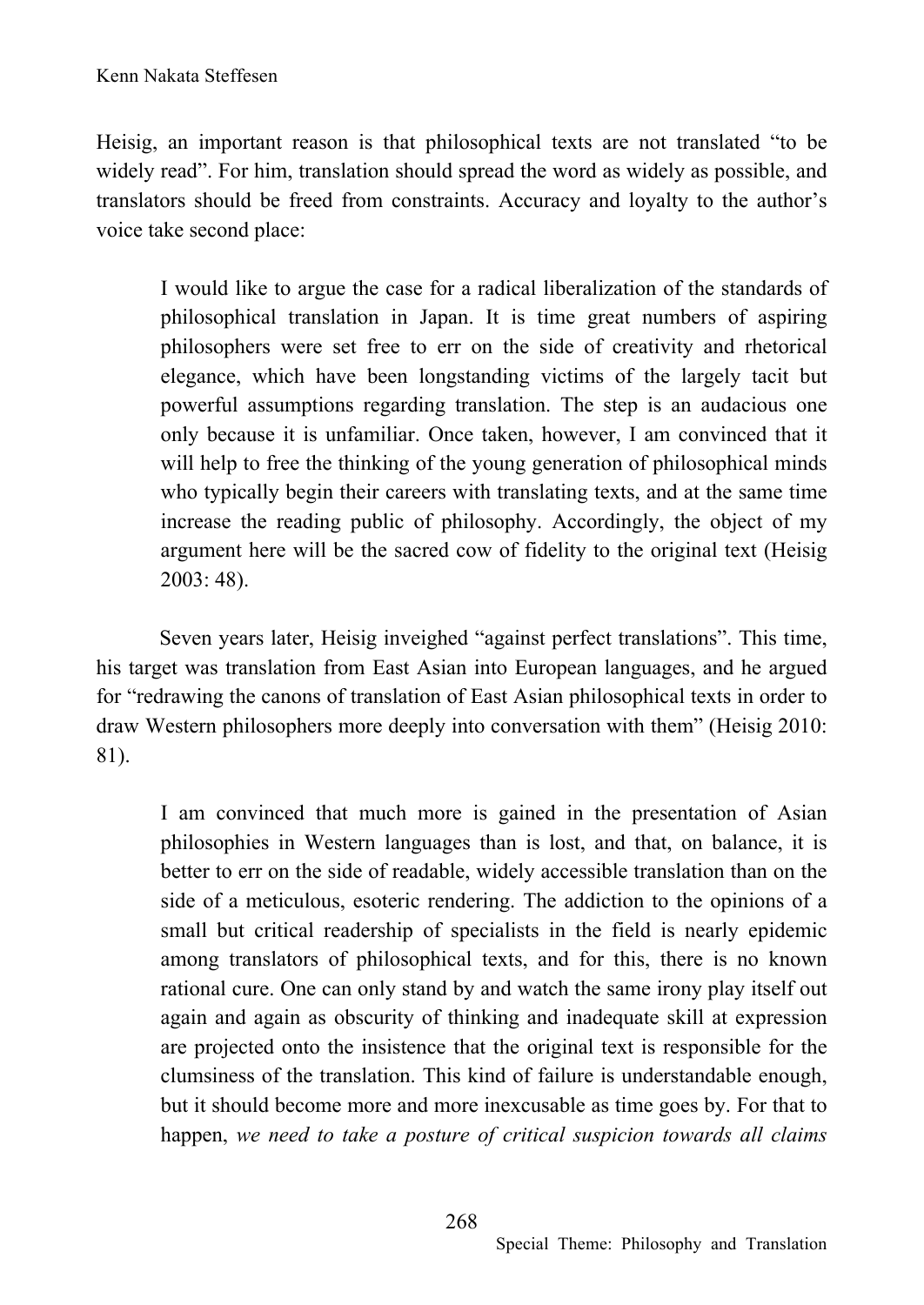*that communication should suffer in the name of fidelity to the text* (Heisig 2010: 84–85, emphasis in original).

To save philosophy in Japan and spread East Asian philosophy in the West, Heisig seeks to interlingually disseminate ideas efficiently and effectively. To achieve his mission, he is willing to slaughter the "sacred cow of fidelity to the original text" while preserving the sanctity of the target language (Heisig 2003: 46). Extending his metaphor, one could add that his next step is to cook a well-done "thickly" cut steak rather than serve it raw as "thinly" sliced *gyū sashi*. <sup>6</sup> Heisig distinguishes between "thin" and "thick" translation, building on an idea of Gilbert Ryle's, which Clifford Geertz popularized in his work on "thick description" in intercultural hermeneutics (Geertz 1973). Heisig defines "thin" or "perfect" translation as follows:

By a thin translation, I mean a largely literal rendition, faithful to the original phrase by phrase, consistent in its translation of terms, often annotated to indicate obscure allusions, and resigned to forfeiting literary style of the original for the sake of the meanings and ambiguities of the words themselves, even where this involves a certain clumsiness in syntax. The thin translation is typically marked by the introduction of neologisms or foreign words, the insertion of bracketed remarks, and an unnatural flow in style. For the translated text to introduce nuances of meaning not present in the original is as much a fault as is the mistranslation of a term or the misreading of a grammatical construct. How perfectly the translation is executed depends also on the knowledge and skill of the translator. The ideal translation, therefore, is one in which interference by the translator and by the medium of translation is so thin as to be all but transparent, and the accuracy of the equivalences of such a high standard as to render it translucent of the underlying original. Even if such perfection were possible, the translation would be of little use to those who can read the text fluently in the original, except perhaps to save them the time when they need to cite it in translation. But for those to whom the original is closed off, it is the best they can hope for; and for those who read the original with difficulty, its thinness enables them to navigate their way quickly to the parts they want to check in the

 $6$  *Gyū* sashi  $\oplus$   $\mathbb{R}$  is beef sashimi, i.e. slices of raw meat.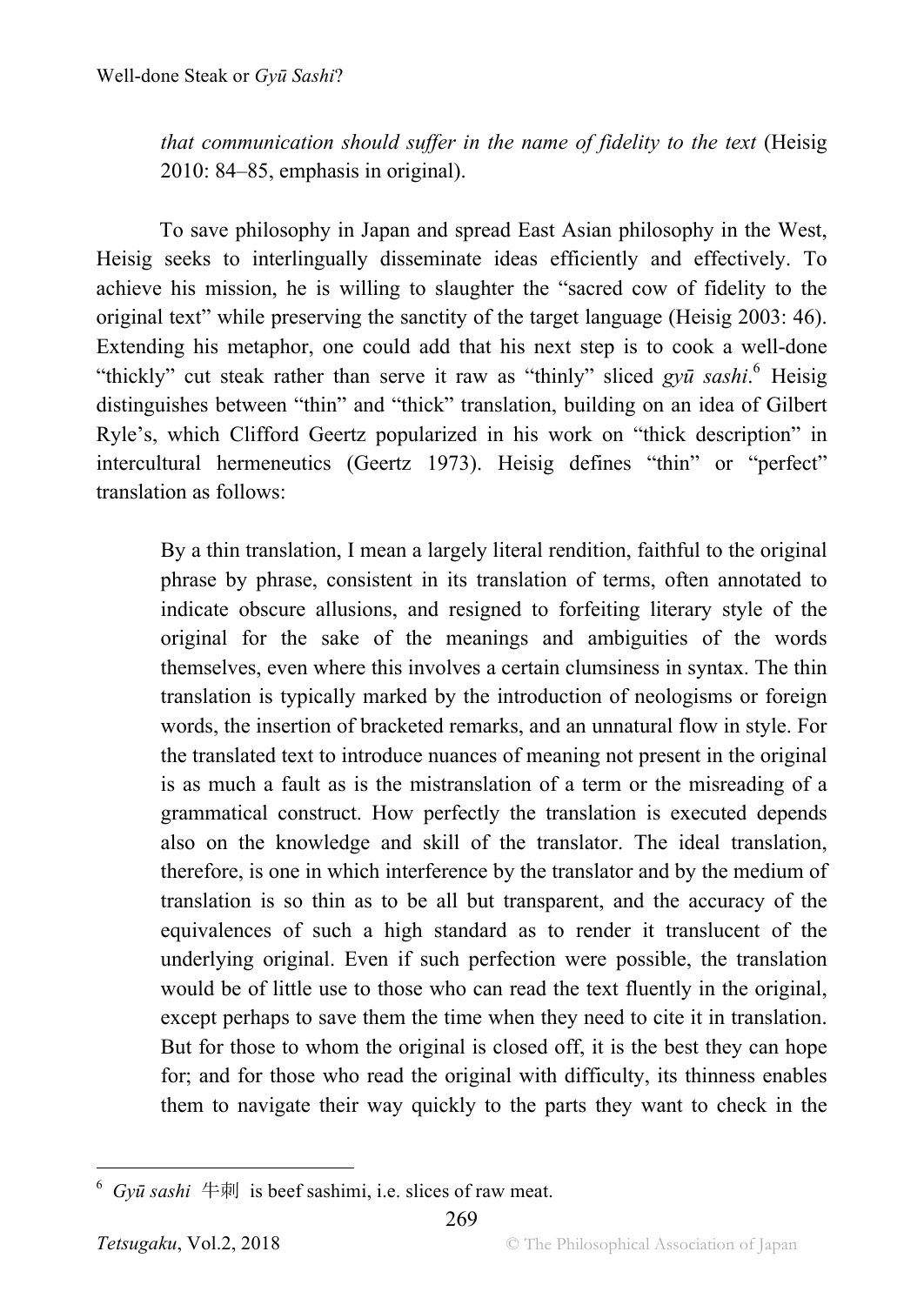original. In any case, the thinner and more perfect the translation, the more it is considered reliable for "scholarly" purposes (Heisig 2010: 85).

Against this, he argues for "thick translation" as a superior strategy:

If the shadow of the original hangs forever over any perfection achieved in a thin translation, it is all but absent in the completion of a thick translation. Its aim is to express the content of the original in a syntax, idiom, and fluency of prose that makes it at once intelligible and satisfying to the linguistic tastes of the translator, and appealing to the native reader of the language of translation. The thickening of the translation begins where dictionaries and reference works reach their limits. The translator breathes in the text, holds it, and then breathes it out so that the words frozen stiff on the printed page can melt into a vernacular that flows naturally for the reader. Like a good editor, the translator is not bound by the syntax and idioms of the author but aims at improving the original or, in the case of a masterly written text, making it at least plausible in translation. Lapses of logical connection are restored, wordiness is tightened, rigidity is loosened up. Sound and rhythm replace the tiresome, heavy plod of what has been carelessly written or what would appear to be carelessly written if presented in a thinner, more literal rendition. The result is not a finished product because the thick translation is not aiming at perfection (Heisig 2010: 86).

It must be noted that this conception of "thick translation" differs from other treatments, such as those of Kwame Anthony Appiah (Appiah 1993) and Theo Hermans, who also draw on Ryle but arrive at their conceptions via Grice and Searle's philosophy of language and Geertz's notion of ethnographic "thick description", to which it is "grafted on" (Hermans 2003:385). This means that for Appiah, "thick translation" is almost diametrically the opposite of what Heisig proposes. It is a form of "'academic' translation, translation that seeks with its annotations and its accompanying glosses to locate the text in a rich cultural and linguistic context". And unlike Heisig, Appiah argues that such work is "eminently worth doing", not only for research but also for teaching purposes. Unlike for Heisig, for Appiah a "thick translation" is one that does not aim to be a work of philosophy in itself but one that "tells us about the culture from which the object-text it translates has come" (Appiah 1993: 817).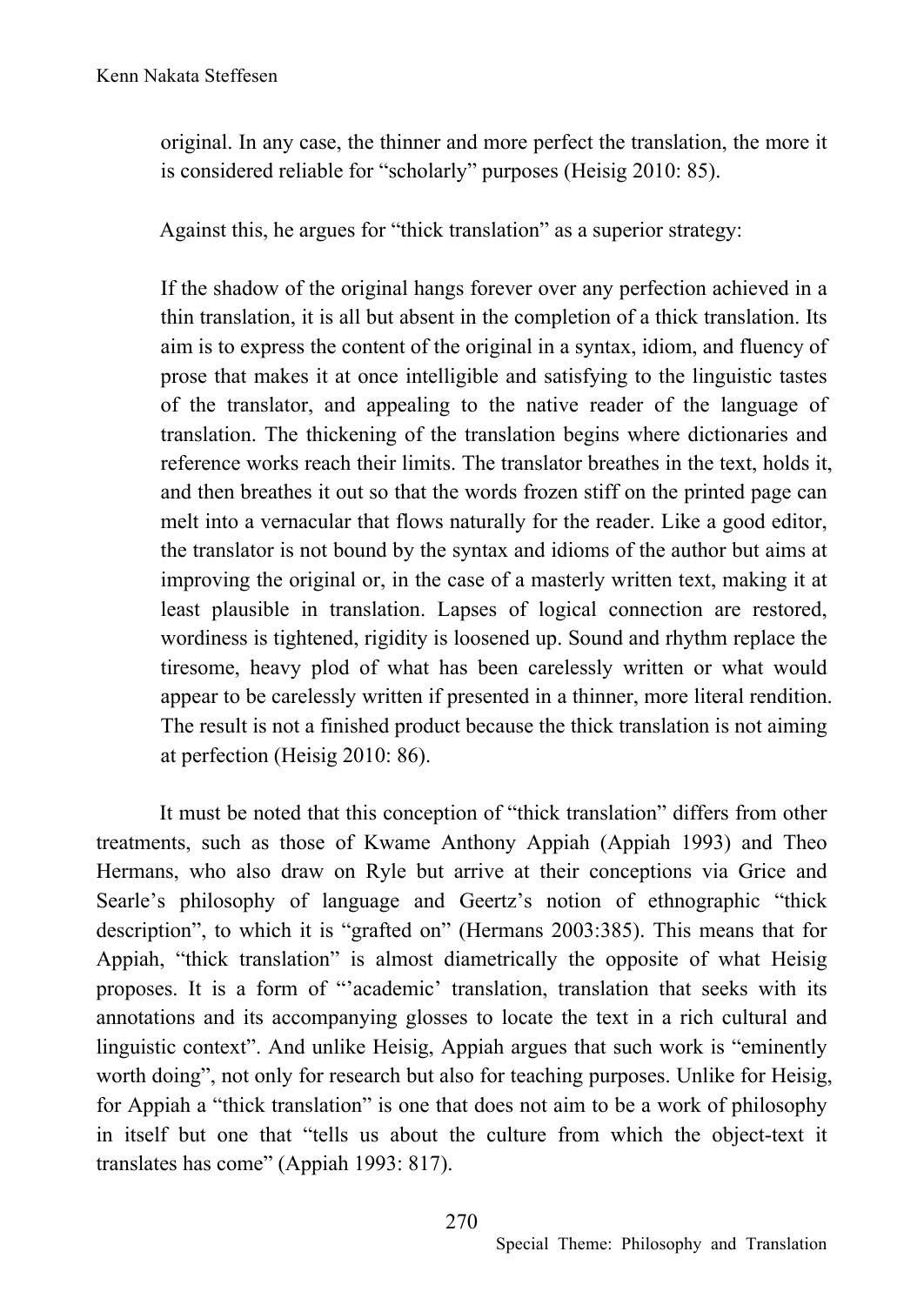In his distinctions between "thin" and "thick", and "perfection" versus "desacralization", Heisig voices dilemmas as old as the practice of translation itself and comes down squarely on one side, that of the reader. For Schleiermacher, translation is an intersubjective exchange mediated by the translator, and, as Sakai notes, the translator "regulates communicative transactions, but her mediation must be erased in the representation of translation according to which the message issued by the writer in one language is transferred into an equivalent message in another language, which is then received by the readers" (Sakai 1997: 9–10). The translator is always torn between two ideals that pull in opposite directions — on the one hand, a wish to be faithful to the author and to write a translation that accurately reflects the source text and, on the other hand, a desire to recompose a text that reads fluently in the target language. For Heisig, the aim "is not to retain the purity and innocence of an original text at all costs, but to engage the original in conversation, faithful to its meaning if not always to its idiom" (Heisig 2010: 87).

As successful examples of the strategy, he points to Jan van Bragt's translation of Nishitani's *Religion and Nothingness* and his own collaboration with Takeuchi Yasunori and Valdo Viglielmo on Tanabe's *Philosophy as Metanoetics*. 7 Heisig cites the testimony of the theologian Joseph Kitagawa, who found these translations "often to be clearer and more interesting than the original Japanese" (Heisig 2010: 86). Kitagawa realized that things "had been found in the English version that were only dimly there, if they were indeed there at all, in the original". This is because "the text had been thickened to draw connections and conclusions as English style required, and to introduce ambiguity where the Japanese was straightforward and univocal. To the native reader of English, the translations read as if written originally in English, but to achieve this, a heavy editorial hand was needed" (Heisig 2010: 87). The proof of the pudding is thus its easy digestibility.

What distinguishes a good translation, according to Heisig, is that it leaves no traces of its foreignness, and leaves philosophical English unchanged. What some would consider the mistake of over-translation (insertion of things that were not in the original) is turned into a virtue. The translator presents an interpretation and there is no need for the reader to "be a cow" and practice the Nietzschean "art of reading" as "rumination" (Nietzsche 2006: 9). The sacred cow is cut up, cooked and served to the reader to be effortlessly digested.

 $<sup>7</sup>$  As testimony to his influence and the well-deserved esteem he is held in, Heisig was</sup> closely involved in van Bragt's project as well as in Graham Parkes and Setsuko Aihara's translation of Nishitani's *The Self-Overcoming of Nihilism* (Heisig 2009: 299)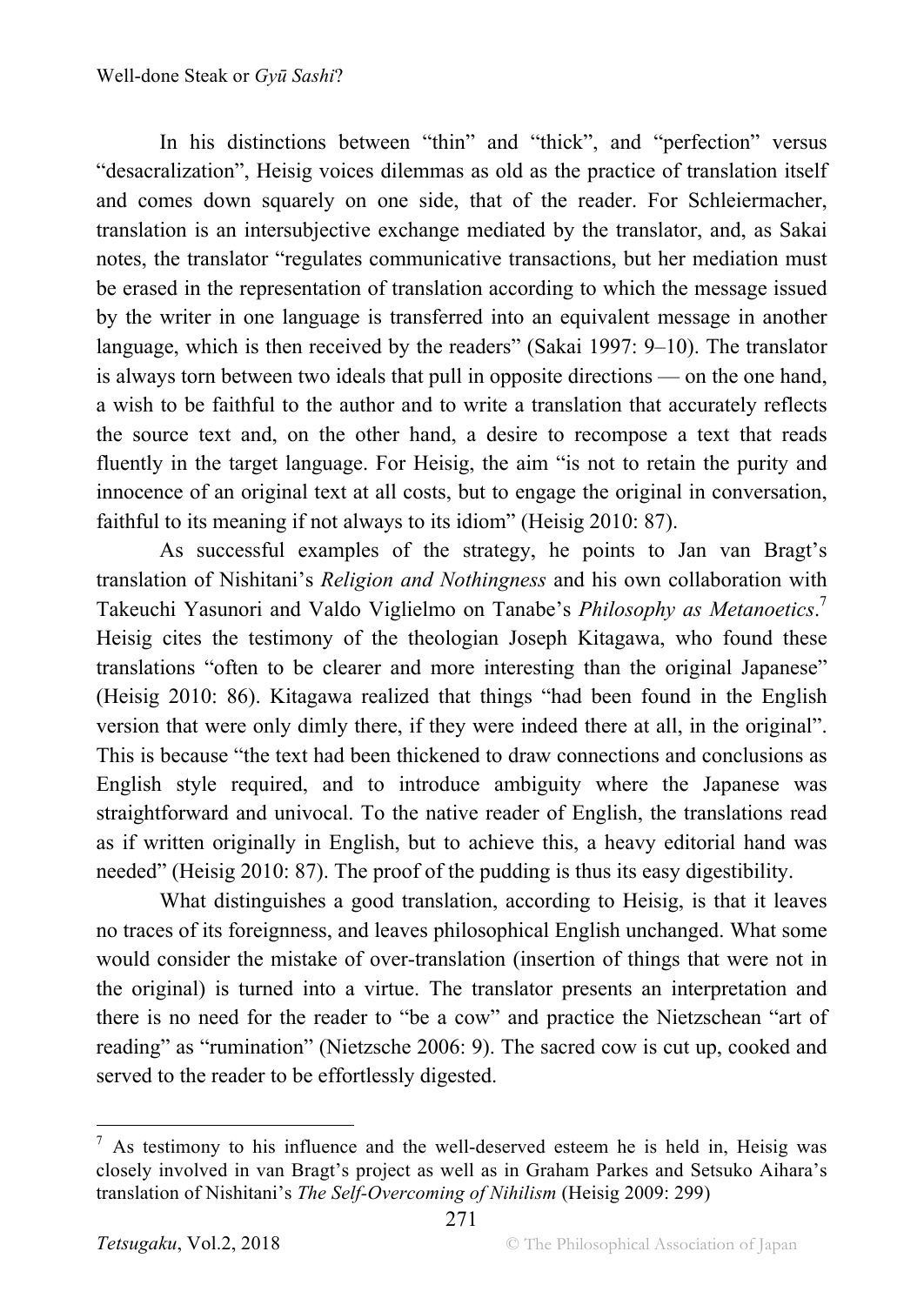Even if Heisig's brand of comparative and continental philosophy is a minority interest struggling for recognition against resistance from a mostly analytic Anglophone academy, his "thickening" translation strategy is firmly within the mainstream Anglophone tradition and very different from the Japanese "thin" translation he criticizes. As Indra Levy has succinctly stated, "modern Japan is a culture of translation" which has tended to preserve "the foreign character of the source text in a way that radically expands the horizons of the target language" (Levy 2011: 1, 3). Writing "translationese" or *honyakugo* 翻訳語 is not considered a sociolinguistic sin and modern academic Japanese is very much a hybrid language. Translation has been used for social and intellectual transformation in a subaltern culture and "played a formative role in the constitution of Japanese modernity" (Haag 2011: 16; Maruyama & Katō 1998; Clements 2015). Japan has been an importer of ideas and the Anglosphere a net exporter. As Heisig's recommendations underline, translation into English takes place in an assimilatory regime and serves to uphold the existing order of discourse rather than to disturb it. The question is whether philosophy is best served by assimilation or by efforts to "deposit something resistant and Oriental beneath the skin of the Western tradition" (Williams 2002: 4).

#### **3. Bringing the author home or sending the reader abroad?**

As the epigraph expresses, translation is an intersubjective encounter between author and reader mediated by the agency of the translator. The strategic choices are between different degrees of intervention in either direction: "Either the translator leaves the author in peace, as much as possible, and moves the reader towards him; or he leaves the reader in peace, as much as possible, and moves the author towards him" (Schleiermacher 1813: 5; Venuti 2008: 84). Schleiermacher preferred to "leave the author in peace" and move the reader towards the author.

In articulating the dilemma and the choice in these terms, Schleiermacher was the first in a succession of mostly German-writing thinkers to propose what nowadays is termed a "foreignizing method" and theorized by scholars associated with the "cultural turn" in translation studies (Berman 1984, 2008; Lefevere 1990; Venuti 2008: 84–99). The argument for foreignizing and "sending the reader abroad" rather than "bringing the author home" has been a reaction against the tendency by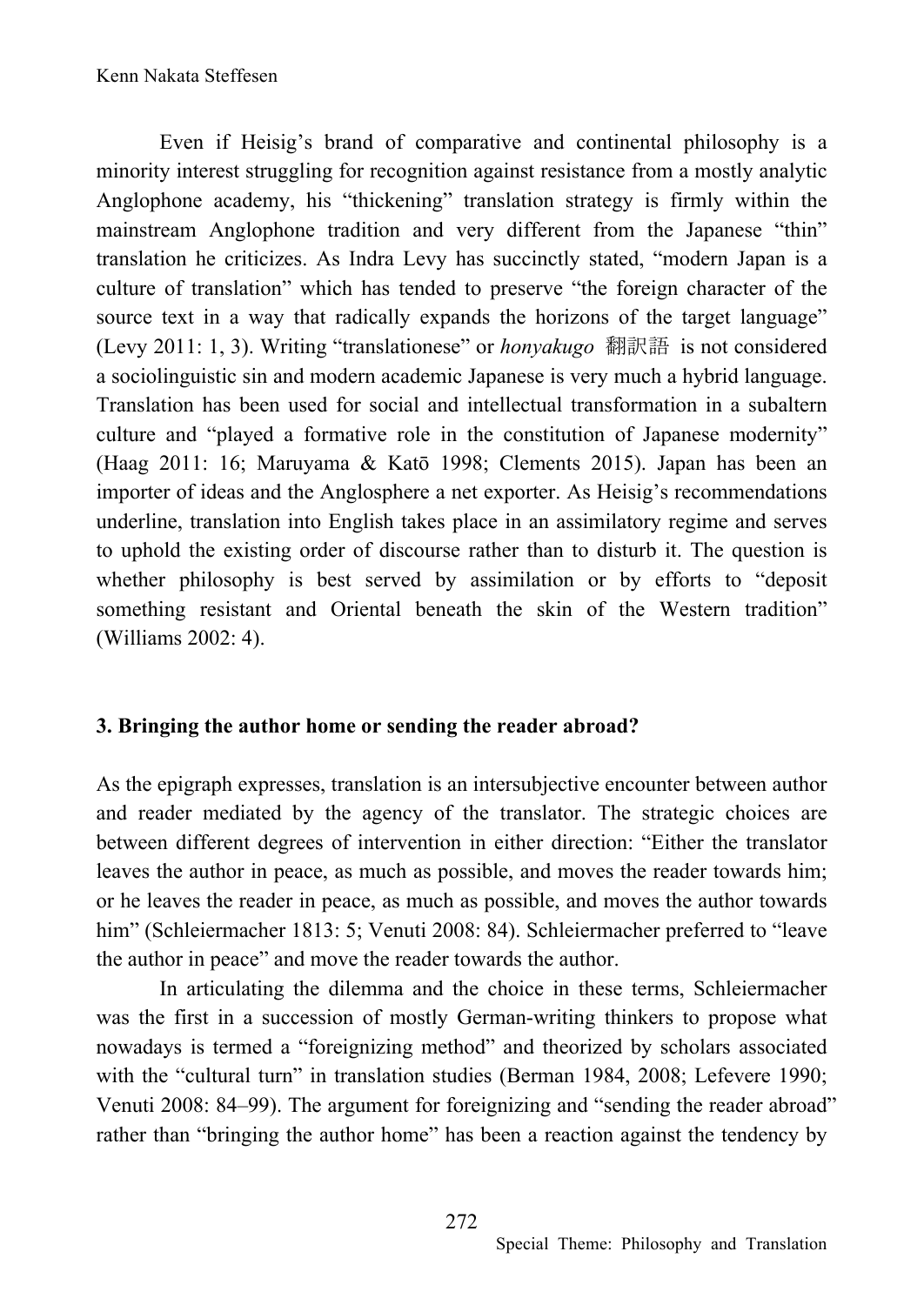hegemonic cultures to assimilate subaltern texts at least since Roman antiquity. For Nietzsche, Roman translators of Greek poetry had:

no sympathy for the antiquarian inquisitiveness that precedes the historical sense; as poets, they had no time for all those very personal things and names and whatever might be considered the costume and mask of a city, a coast, or a century: quickly, they replaced it with what was contemporary and Roman. They seem to ask us: Should we not make new for ourselves what is old and find ourselves in it? Should we not have the right to breathe our own soul into this dead body? For it is dead after all; how ugly is everything dead! They did not know the delights of the historical sense; what was past and alien was an embarrassment for them; and being Romans, they saw it as an incentive for a Roman conquest. Indeed, translation was a form of conquest. Not only did one omit what was historical; one also added allusions to the present and, above all, struck out the name of the poet and replaced it with one's own-not with any sense of theft but with the very best conscience of the *imperium Romanum* (Nietzsche 1974: 137–138).

What Nietzsche warns against is the "desacralization" and "thick translation" which requires betrayal of the idiom of a text and its conquest by the target culture. Any act of translation is inevitably also an act of interpretation, but there is a risk that "thick translation" becomes over-translation, obscures the ambiguities of the source text and imposes too much of the translator's interpretation. Translators should perhaps be less concerned with making it easy for readers and more with representing authors, with all their ambiguities, stylistic idiosyncrasies, historicity, and foreignness.

Where Heisig believes we should strive to translate Japanese as if written originally in English, Benjamin conceived of the task as that of intervening in and transforming the target language:

Our translations, even the best ones, proceed from a wrong premise. They want to turn Hindi, Greek, English into German instead of turning German into Hindi, Greek, English. Our translators have a far greater reverence for the usage of their own language than for the spirit of the foreign works.... The basic error of the translator is that he preserves the state in which his own language happens to be instead of allowing his language to be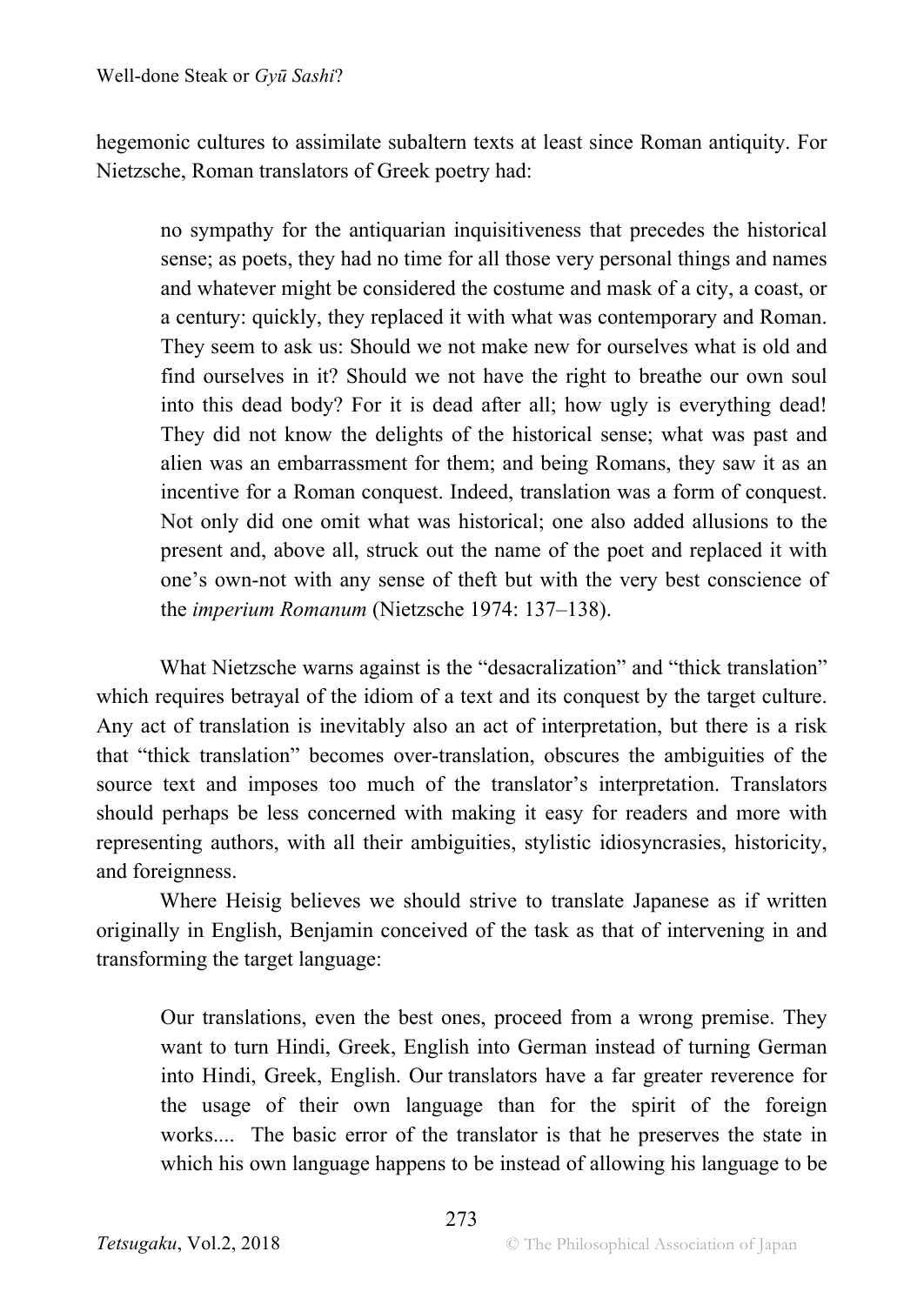powerfully affected by the foreign tongue. Particularly when translating from a language very remote from his own he must go back to the primal elements of language itself and penetrate to the point where work, image, and tone converge. He must expand and deepen his language by means of the foreign language. It is not generally realized to what extent this is possible, to what extent any language can be transformed, how language differs from language almost the way dialect differs from dialect; however, this last is true only if one takes language seriously enough, not if one takes it lightly (Benjamin 2007: 80–81).

What Benjamin advocates comes close to Bertolt Brecht's *Verfremdungseffekt* (variously translated as alienation, distancing, or estrangement effect) as a dramaturgical device whereby the audience is prevented from losing itself in the narrative and is instead made a conscious, critical observer. To translate in such an alienating, distancing, or estranging way would work on transforming and pluralising Western-language philosophy rather than assimilating non-Western thought through "domestication". Venuti argues in the spirit of Schleiermacher, Nietzsche and Benjamin that the ethical choice is "to register the linguistic and cultural difference of the foreign text, sending the reader abroad" (Venuti 1995: 20), where Heisig holds that insufficient adaptation to the target language and culture can "frighten away the very minds that one wishes most to find a way into the dialogue" (Heisig 2010: 83). Both seek to further communication and productive dialogue, either by "bringing the author home" or "sending the reader abroad". For Heisig, the reason we must bring the author home is to popularize the foreign philosophy. Miki Kiyoshi, a philosopher with great popular appeal as a public intellectual, asked in July 1932: "Can philosophy not be made easy?" 哲学はやさしくできないか (Miki 1967a: 477–487). His answer — "thinly" translated — was this:

Philosophy is lost in popularization, and a loss of philosophy does not make philosophy easy to understand. When using the pretext of making philosophy easy to understand, one should be wary of whether the philosophy itself will be erased or the philosophical spirit will be lost by popularization<sup>8</sup> (Miki) 1967a: 486).

 <sup>8</sup> 俗流化は哲學を失ふ、哲學をなくすることは哲學をわかるやうにすることではな からう。哲學をわかり易くするといふ口實のもとに、俗流化によつて、哲學そのも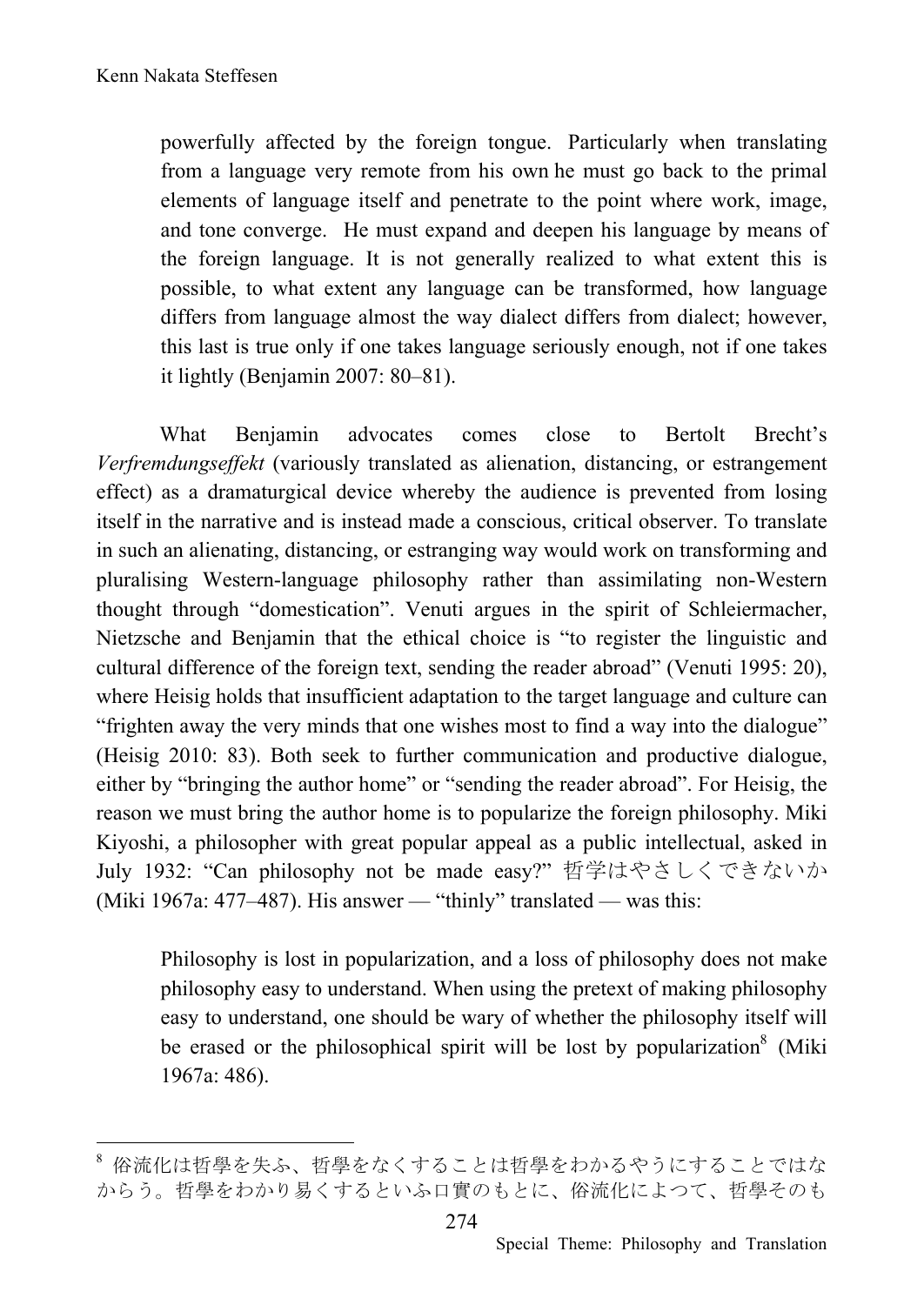Where Heisig wants to save philosophy by making it accessible to a wider audience and add value in translation, the most publicly engaged Kyoto School philosopher warns against loss of "the philosophical spirit".

### **4. A proposition in lieu of conclusion: Philosophical translation as specialized translation**

Many fields of human endeavor routinely rely on translation, and translating philosophers might learn from the practices of specialized translators in such fields as technology, medicine, law, and financial services. This rests on a widespread, but by no means universally agreed, theoretical distinction between literary and specialized translation, where the latter requires specialist knowledge of a subject field. Specialized translation is carried out by translators, such as Heisig and other philosophers, who in addition to mastery of the source and target language have "the knowledge, the competence, and the recognized status of an expert" in their field (Scarcevic 2006: 10).<sup>9</sup> Literary translation, on the other hand, often tends towards the seamless assimilation that Heisig advocates. On the further assumption that the activity of translating philosophical texts does not in principle differ substantially from that of specialized translation and that the task of the philosophical translator is more akin to that of the specialized than the literary translator, then the theoretical work informing their practices could be of value. Without explicitly considering any applicable lessons that could be learnt from the translation industry, the translations in the special issue on "Japanese Philosophy in the 20<sup>th</sup> Century" (*Philosophie japonaise du XXe siècle*) edited by Jacynthe Tremblay similarly emphasized conceptual accuracy over target language conventions (Tremblay 2008: 242). And as suggested above, Tremblay and her collaborators follow a foreignizing rather than domesticating strategy to transform French-language philosophy:

À la façon des philosophes de l'ère Meiji qui transformèrent leur propre langue (création de néologismes et de distinctions à partir des caractères chinois, nouvelles significations données aux vieux vocables, altération de la

275

 $\overline{a}$ 

のが抹殺されたり、哲學的精神が失はれたりすることがありはしないかを警戒せね ばならぬ。

 $9\text{ }$  For a problematization of the distinction, see Rogers 2015.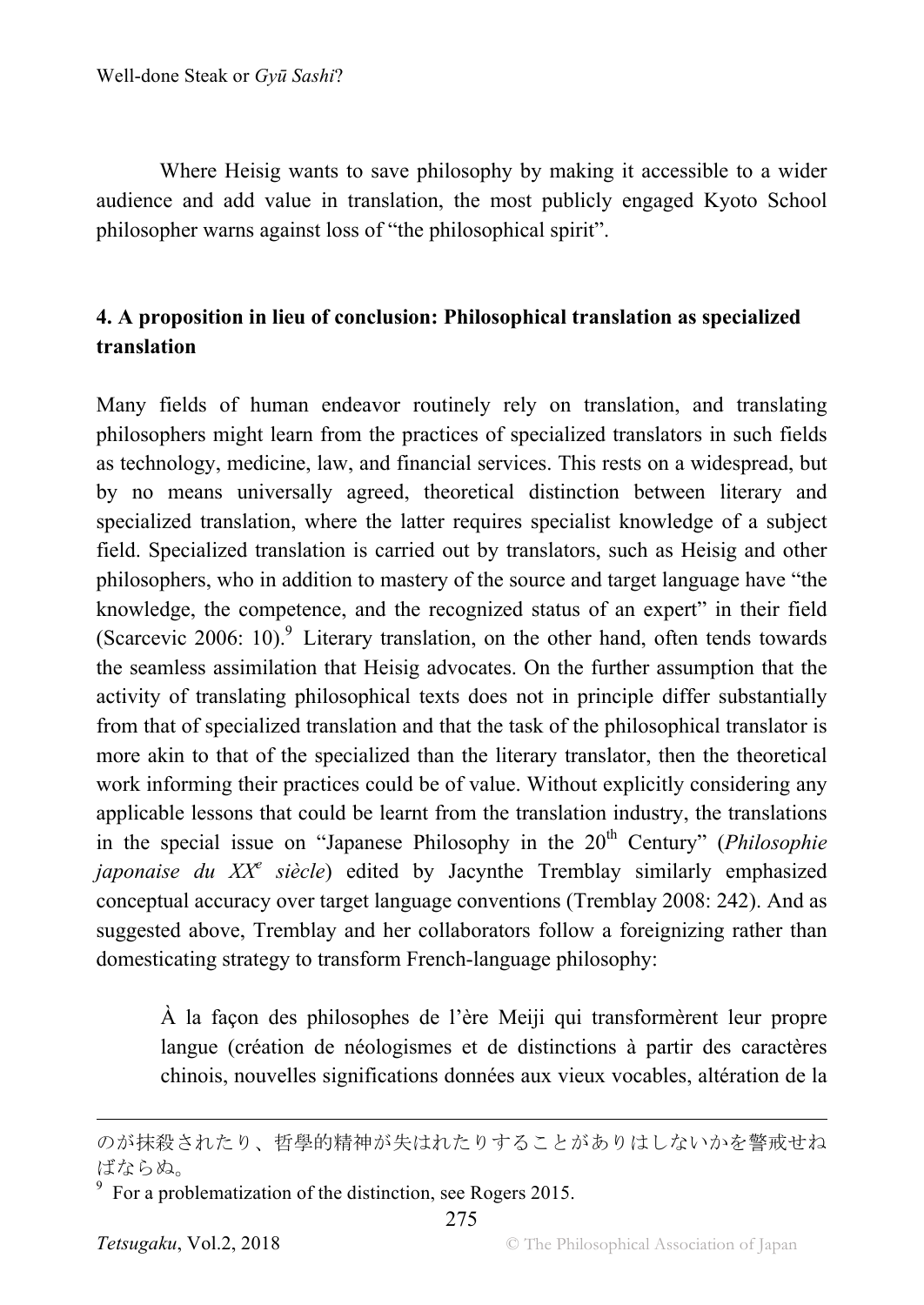syntaxe, bref, extension des limites de la langue), les traducteurs actuels de la philosophie japonaise doivent accomplir le même type de travail au niveau de leurs langues maternelles respectives, ainsi qu'on le constatera aisément dans les traductions qui suivent. Étant donné cette tâche herméneutique imposante à laquelle ils ont dû faire face, leur langage pourra présenter parfois des discontinuités avec le langage séculaire de la philosophie occidentale (Tremblay 2008: 242).

Instead of Heisig's proposed "radical liberalization", bringing practices more in line with the disciplined conduct of professional translators and with the reception history of modern philosophy in Japan might be worth considering. Philosophical translation should strive for accurate transmission of concepts and arguments, without undermining philosophy in the process, as Heisig suggests is happening at the hands of translator-philosophers in Japan (Heisig 2003: 47).<sup>10</sup> He believes that, "in Japan's academic world, translation is seen as a technical issue, not a proper philosophical question", but it should be seen as both, and neither aspect taken lightly. Rather than being philosophically deficient, many academics in Japan and abroad lack the technical skills to translate accurately. In the worst cases, they are too weak both as translators and philosophers and lack "disciplinary preparedness" (Sakai 2009:190; cf. Williams 2004: 47).

The translation of philosophical texts ought to be subject to similar demands of conceptual rigor, consistency and accuracy as the medical, legal, and financial texts upon which lives and livelihoods often depend. Rather than maximizing its aesthetic appeal to ease reading, translation should aim to accurately transfer the meanings of the source text. As Miki argued, philosophy should not be unnecessarily complicated, but it should not popularize itself out of existence. The monolingual student or philosopher is in principle no different from the banker making an investment decision or the lawyer interpreting a contract. The practical need is to understand the text and to work productively with it. Similar

<sup>&</sup>lt;sup>10</sup> If that were the case, modern philosophy would never have taken off in Japan, as the style of translation and writing he so deplores has characterized academic philosophy since the19th century. Modern Japanese philosophers (and many novelists) have always translated and written in "foreignizing" ways. The crisis Heisig perceives must have other sources than translation, and the view that philosophy suffers from "academicism" is nothing new, as some of Tosaka's and Miki's writings from the 1930s attest to (Steffensen 2016; Miki 1967b). Furthermore, the abovementioned "philosophy boom" suggests that the reading public in Japan has a voracious appetite for philosophy. If philosophy did not appeal to the public in 2003, the crisis seems to have blown over by 2017.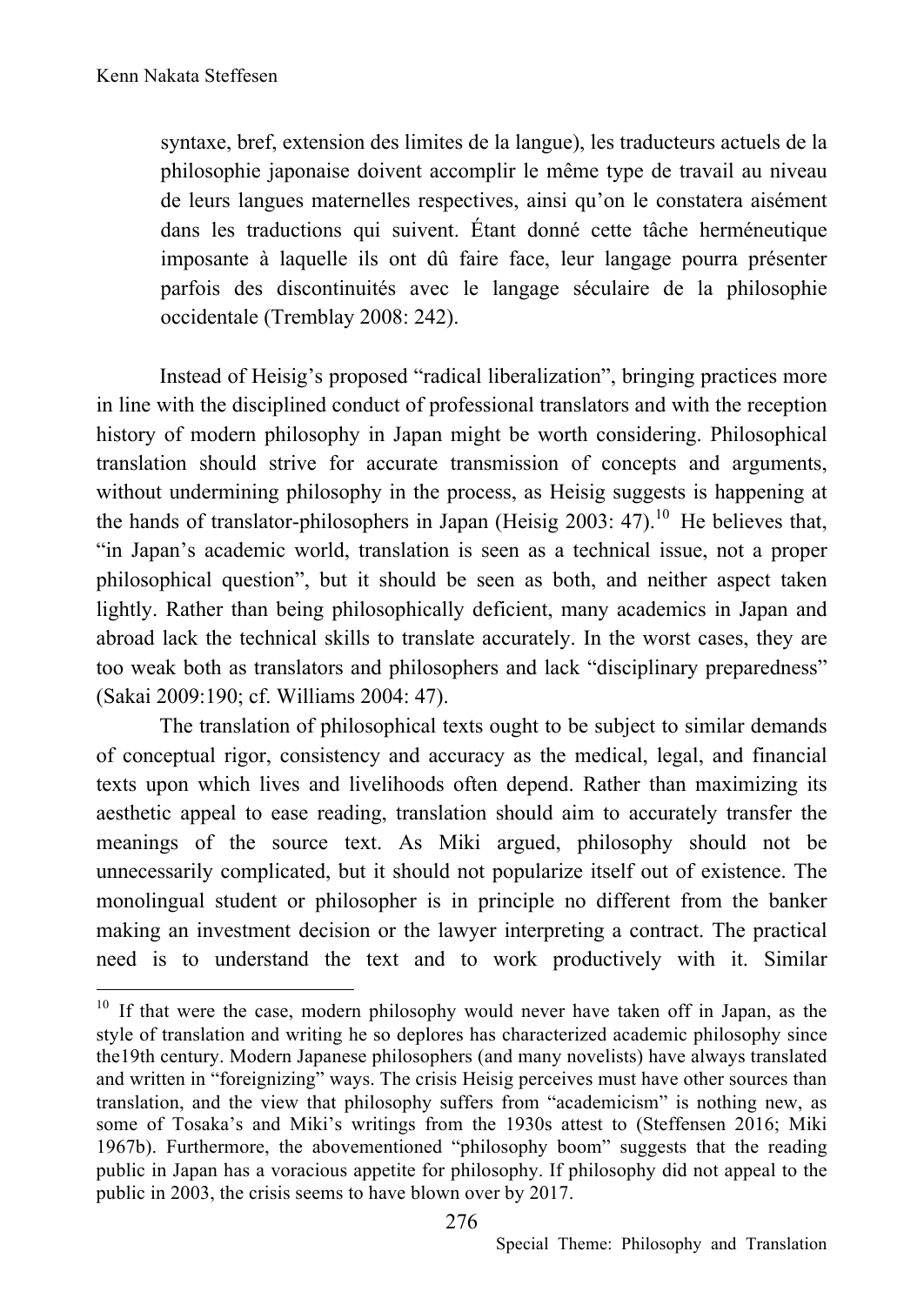intersubjectively verifiable quality standards should apply as to other fields that rely on textual transfer of meanings between languages.

The needs of the target audience of philosophical translation are not principally aesthetic, as Heisig seems to think when writing that "the idea that texts are more beautiful, or at least richer, in the original is a truism that no translator of philosophy would dare challenge in public" (Heisig 2003: 48). Its beauty has no bearing on whether a translation serves its purpose of representing the author's ideas, including his or her possibly awkward of downright ugly style. Philosophers in Japan write in very different styles and often have the soundness of the philosophy as the main concern. This can result in technical, complex texts that are also difficult for native readers to follow, just as Heidegger is challenging for German-speakers.<sup>11</sup> Following Heisig's advice "to err on the side of creativity and rhetorical elegance" runs the risk that the resulting "thick translation" gives "a very bad idea of the linguistic character of the original" (Heisig 2003: 48; Beard 2013: 33). Because interpretive choices are involved, there can be no direct equivalence between the source and target text, but the translator must remain as invisible as possible and have the stylistic flexibility to represent the author.

Following basic quality control procedures ought both to produce readable texts and transmit ideas more accurately. This is easily achieved if translators, publishers, and peer reviewers ask themselves standard questions posed in the translation industry. Too many academic translations fail basic tests encapsulated in questions like: "Have all the contents been translated?"; "Have specialist terms been translated accurately?"; "Have terms been translated consistently?" and so forth. In striking the balance between "domestication" and "foreignization", between "thick" and "thin", it may be better to follow the author than the translator's "creativity and rhetorical elegance", even if this is more demanding on the reader and sends her "abroad" into intellectually unfamiliar territory. The "butchery" of the author's "sacred cow" of a text will be less severe, and the reader might learn more by being challenged.

The task can be seen as a technical rather than artistic exercise that inevitably interprets the author's words but prioritizes loyalty to his or her style of writing and argumentation. "Thin" translation combined with Geertzian thick description would invite non-Western philosophy to join the party dressed as it is, not dressed up as

Sakai rightly notes that being Japanese is no guarantee of comprehension and that pre-war Kyoto School philosophy is as alien to Japanese educated after 1945 as it is to non-Japanese with the required combination of linguistic and philosophical skills.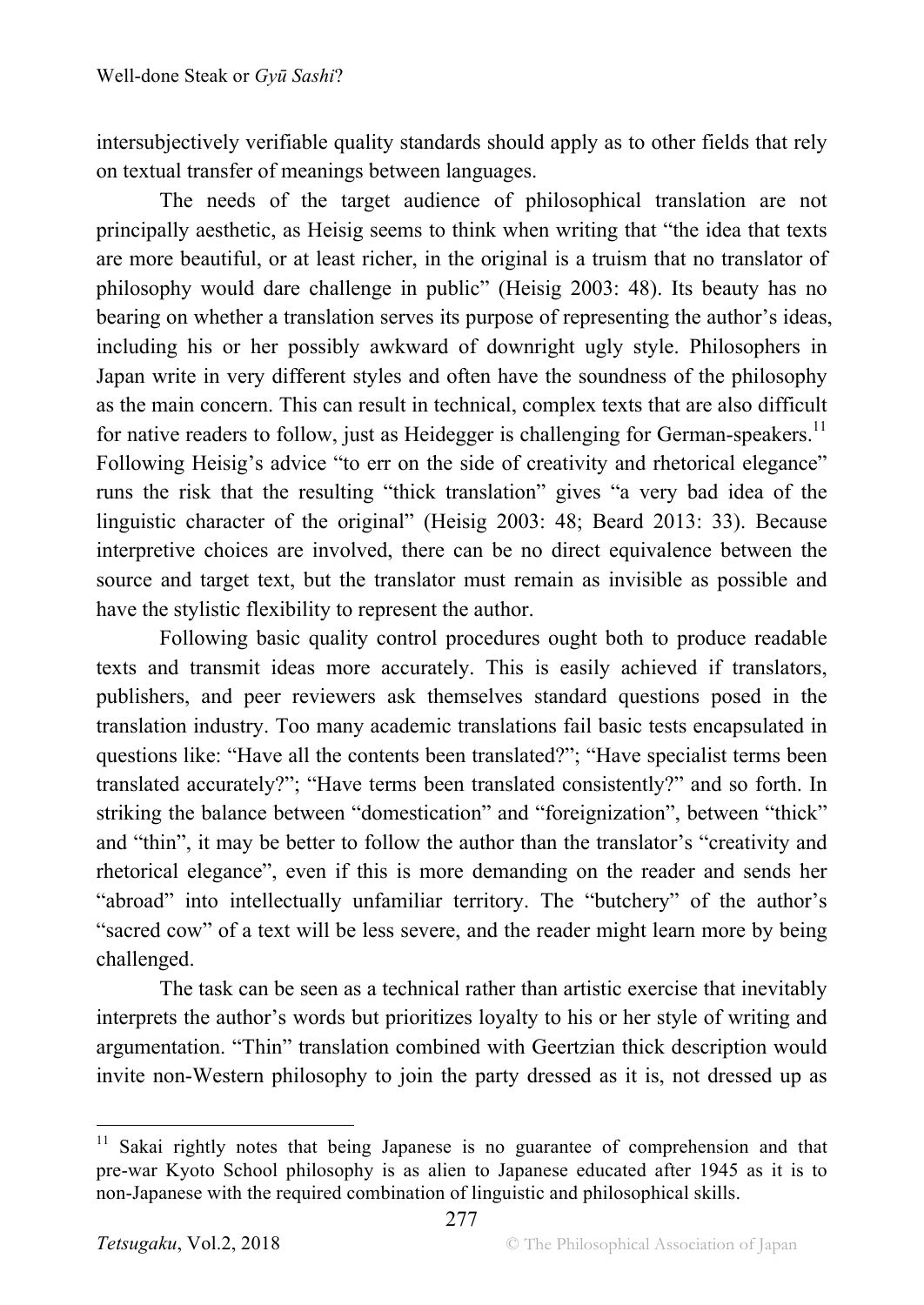something else. Respecting the author and challenging the reader will have a stronger transformative effect than familiarizing and assimilating the non-Western. Employing a family metaphor, it would be less like adopting a child and more like an encounter between equal adults. Translators should, obviously, not write unintelligible gibberish, and Heisig's complaint that bad translators often blame the author for their failings is valid. Nevertheless, words written in one language can be recomposed in another in a way that preserves their character and does not overly impose the conventions of the translator's language and culture on it. Applying the tested common-sense procedures that professional translators follow and striking a sensible balance between author and reader that treats the source text with due respect and strives for the ideal of perfection would reciprocate what modern Japanese philosophers did in their "fateful encounter" with the European tradition. Ideally, the translator should not have to mediate between author and reader, but since some degree of butchery is involved, the translator has to decide on how to serve the beef. Something philosophically new might emerge if *gyū sashi* is put on the menu instead of well-done steak.

### **References**

- Aoki, Mizuho (2017) Japan shouldn't neglect humanities studies in favor of other disciplines: Oxford professor, in *Japan Times* 25<sup>th</sup> September 2017. https://www.japantimes.co.jp/news/2017/09/25/national/japan-shouldnt-negl ect-humanities-studies-favor-disciplines-oxford-professor/#.Wc7QPI9SzIU
- Appiah, Kwame Anthony (1993) Thick Translation in *Callaloo*, 16. 4, On "Post-Colonial Discourse": A Special Issue (Autumn,1993), 808–819.
- Basu, Dilip K. (2014) Chinese Xenology and the Opium War: Reflections on Sinocentrism, in *Journal of Asian Studies* 73, 4, 927–940.
- Beard, Mary (2013) *Confronting the Classics: Traditions, Adventures, and Innovations* (New York: Norton).
- Bein, Steven (2017) Watsuji Tetsurō: Accidental Buddhist, in Michiko Yusa (ed.) *The Bloomsbury Research Handbook of Contemporary Japanese Philosophy*, (London: Bloomsbury), Chapter 9, 207–229
- Berman, Antoine (1984) *L'Épreuve de l'étranger: Culture et traduction dans l'Allemagne romantique* (Paris: Gallimard).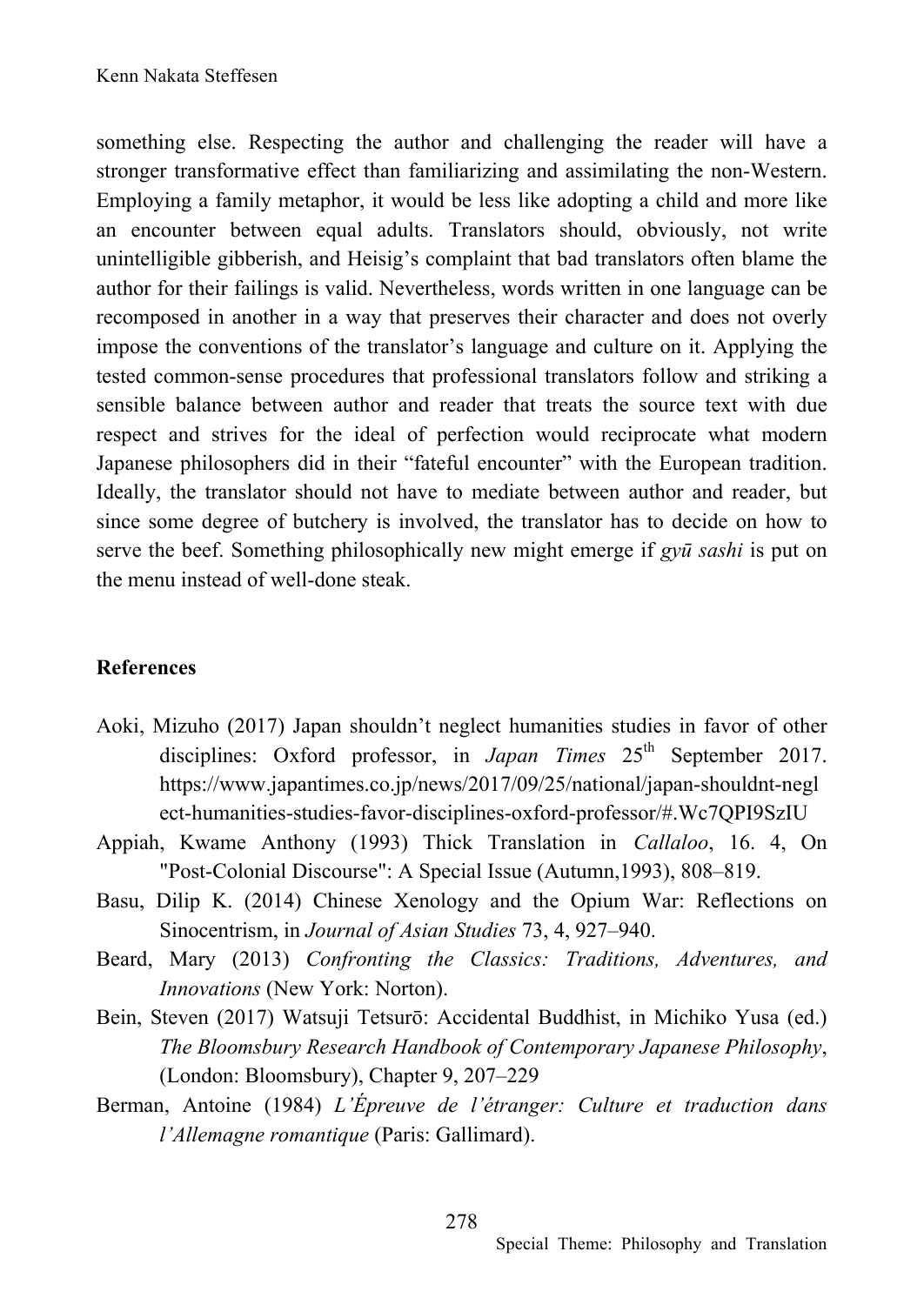- Berman, Antoine (2008) *L'Âge de la traduction. "La tâche du traducteur" de Walter Benjamin, un commentaire.* (Paris: Presses Universitaires de Vincennes).
- Bunshun Online Editorial Department (2017) "感情論の時代だからこそ「なぜ」 を問い続ける — 哲学者・萱野稔人インタビュー #2". ["We Keep Asking 'Why?' Precisely Because this is an Age of Affective Reasoning. Interview #2 with the Philosopher Kayano Toshihito" *Bunshun Online* 17<sup>th</sup> July 2017]. http://bunshun.jp/articles/-/3262
- Clements, Rebekah (2015) *A Cultural History of Translation in Early Modern Japan* (Cambridge: Cambridge University Press).
- Foucault, Michel (1994) [1978] Michel Foucault et le zen: un séjour dans un temple zen, in Foucault, Michel *Dits et écrits,* Vol. 3 (Paris: Gallimard), 622–623
- Garfield, Jay L. & Bryan van Norden (2016) If Philosophy Won't Diversify, Let's Call It What It Really Is, *New York Times* 11<sup>th</sup> May 2016. https://www.nytimes.com/2016/05/11/opinion/if-philosophy-wont-diversify-l ets-call-it-what-it-really-is.html?mcubz=3
- Geertz, Clifford (1973) *The Interpretation of Cultures: Selected Essays* (New York: Basic Books).
- Haag, Andre (2011) Maruyama Masao and Katō Shūichi on Translation and Japanese Modernity", in Indra Levy (ed.) *Translation in Modern Japan*, (London: Routledge), Chapter 1, 15–43.
- Heisig, James W. (2003) Desacralizing Philosophical Translation in Japan, *Bulletin of the Nanzan Institute for Religion and Culture* 27 (2003): 46–62.
- Heisig, James W. (2009) Nishitani Keiji and the Overcoming of Modernity (1940– 1945), in Raquel Bouso Garcia & James W. Heisig (eds.), *Frontiers of Japanese Philosophy 6: Confluences and Cross-Currents, (Nagoya: Nanzan*) Institute for Religion and Culture), 297–329.
- Heisig, James W. (2010) East Asian Philosophy and the Case against Perfect Translations. *Comparative and Continental Philosophy*, 2/1, 81–90.
- Hermans, Theo (2003) Cross-Cultural Translation Studies as Thick Translation, *Bulletin of the School of Oriental and African Studies, University of London,* 66.3, 380–89.
- Jameson, Fredric (2000) Globalization and Political Strategy, *New Left Review*, 4 Second Series, 49–68.
- Katō, Yasushi (2015) Statement. Philosophical Association of Japan. http://philosophy-japan.org/en/international\_journal/aboutus/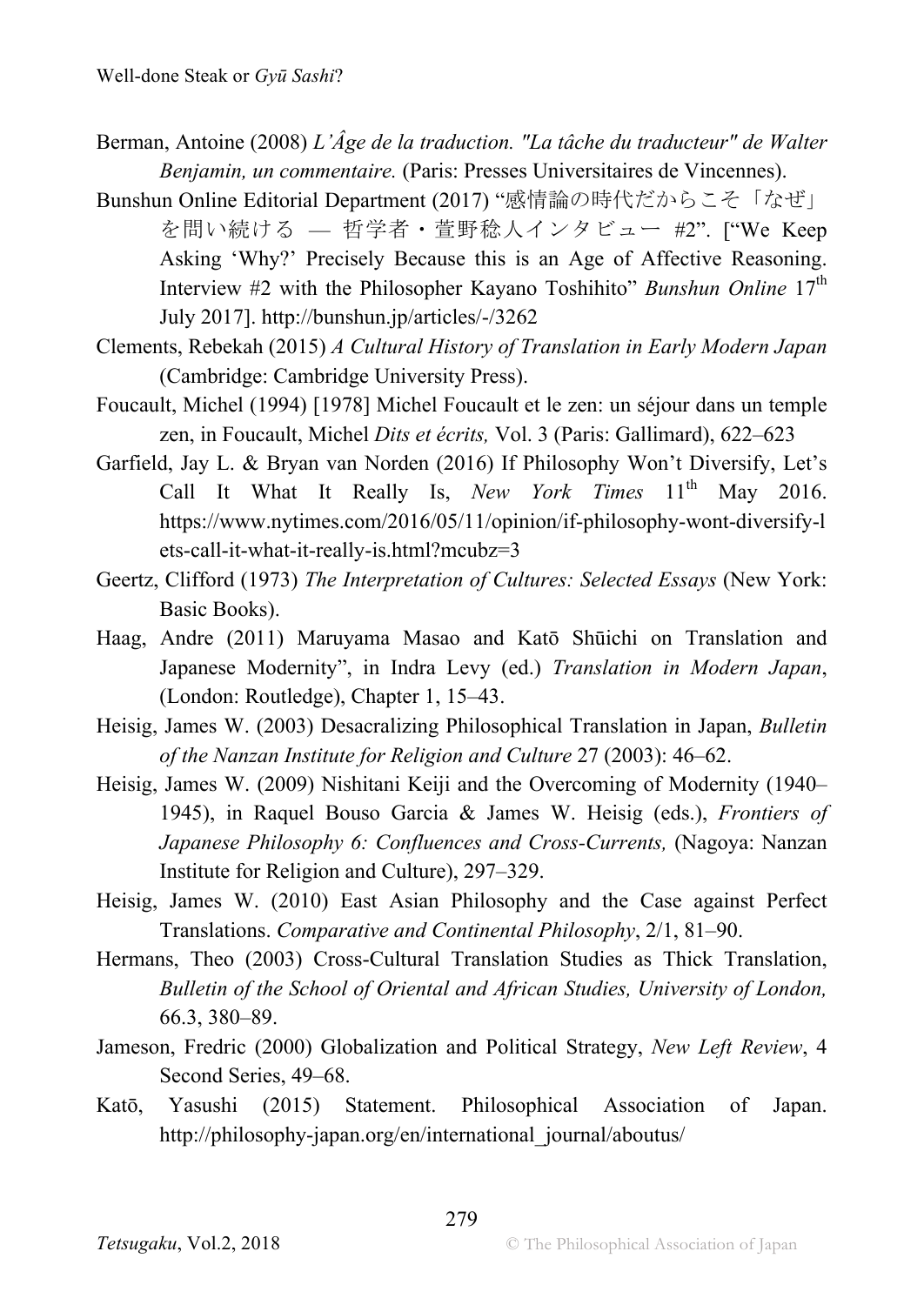- Lazreg, Marnia (2017) *Foucault's Orient: The Conundrum of Cultural Difference, From Tunisia to Japan.* (Oxford: Berghahn).
- Lefevere, André (1990) Translation: Its Genealogy in The West, in Susan Bassnett & André Lefevere (eds.) *Translation, History & Culture*, (London: Pinter), Chapter 1, 15–27.
- Levy, Indra (2011) Introduction: Modern Japan and the Trialectics of Translation, in Indra Levy (ed.) *Translation in Modern Japan*, (London: Routledge), 1–11.
- Maruyama, Masao & Katō, Shūichi (1998) 翻訳と日本近代 [*Translation and Japanese Modernity*] (Tokyo: Iwanami).
- Miki, Kiyoshi (1967a) [1932] 「哲学はやさしくできないか」 ["Can Philosophy not be made easy?"], *Miki Kiyoshi Zenshū* Vol. 1, 477–488.
- Miki, Kiyoshi (1967b) [1933] 「大学とアカデミズム」 ["The Universities and Academicism"] *Miki Kiyoshi Zenshū* Vol. 13, 359–364.
- Nietzsche, Friedrich (1974) [1887] *The Gay Science: With a Prelude in Rhymes and an Appendix of Songs.* Translated with commentary by Walter Kaufmann (New York: Random House).
- Nietzsche, Friedrich (2006) [1887] *On the Genealogy of Morality.* Edited by Keith Ansell-Pearson and translated by Carol Diethe (Cambridge: Cambridge University Press).
- Okamoto, Yūichirō (2016)哲学ブームは『嫌われる勇気』から始まっていた? ["Did the Philosophy Boom start from 'the Courage to be Hated'"?] *Diamond Online* 27<sup>th</sup> December 2016. http://diamond.jp/articles/-/112439#author-layer-2
- Parkes, Graham (1997) The Putative Fascism of the Kyoto School and the Political Correctness of the Modern Academy, *Philosophy East & West*, 47.3, 305– 336
- Rogers, Margaret (2015) *Specialised Translation: Shedding the "Non-Literary" Tag* (Palgrave Macmillan: Basingstoke).
- Sakai, Naoki (1997) *Translation and Subjectivity: On "Japan" and Cultural Nationalism* (Minneapolis: University of Minnesota Press).
- Sakai, Naoki (2006) Translation, *Theory, Culture and Society,* 23.2–3, 71–86.
- Sakai, Naoki (2009) Resistance to Conclusion: The Kyoto School Philosophy under the Pax Americana, in Christopher Goto-Jones (ed.), *Re-Politicising the Kyoto School as Philosophy*, (London: Routledge), 183–198.
- Sarcevic, Susan (ed.) (2006) *Insights Into Specialized Translation* (Oxford: Peter Lang).